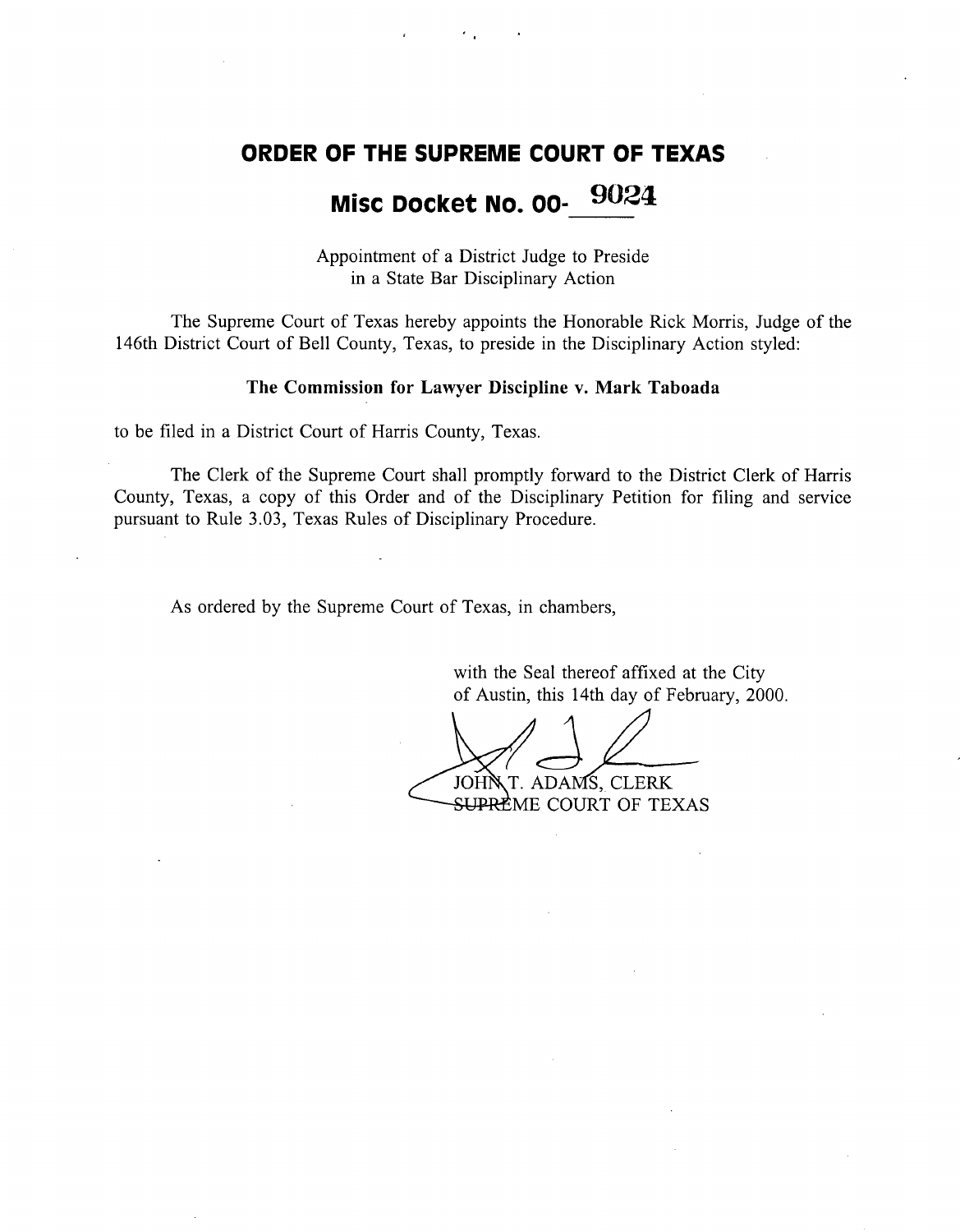**This assignment,** made by Misc. Docket No. 00-9024, is **also an assignment** by the Chief **Justice of the Supreme Court pursuant to Texas Government** Code, §74.057.

Signed this  $\frac{15}{5}$  day of February, 2000.

 $\mathbb{P}_{\alpha}$ 

Thomas R. Phillips Chief Justice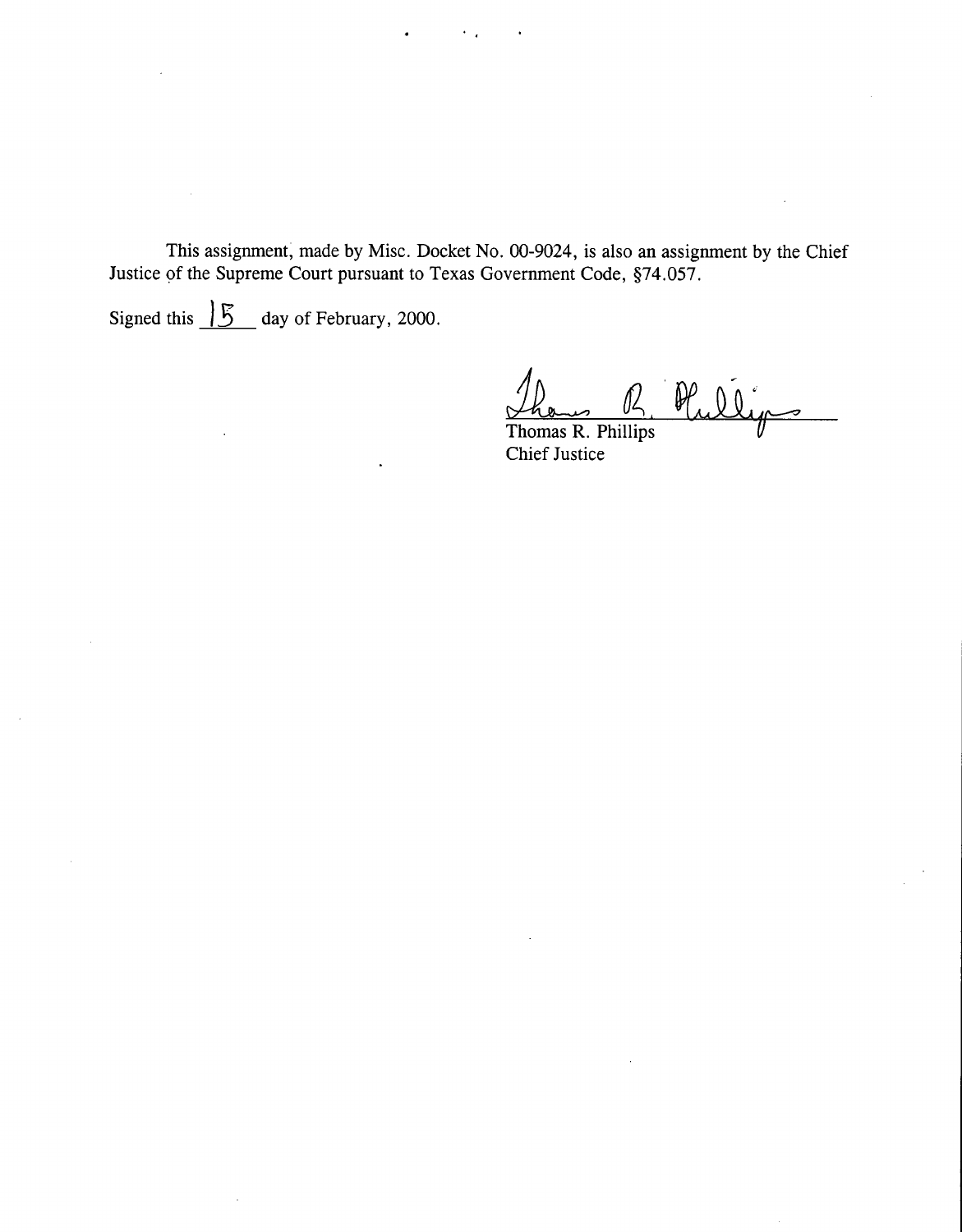| Cause No. | ---------<br> |
|-----------|---------------|
|           |               |

**§**

**§**

COMMISSION FOR LAWYER DISCIPLINE  $\S$  IN THE DISTRICT COURT OF **Petitioner §**

7

e

# MARK TABOADA §

#### v. Superior and the set of the set of the set of the set of the HARRIS COUNTY, TEXAS

**Respondent** § JUDICIAL DISTRICT

#### ORIGINAL DISCIPLINARY PETITION

#### TO THE HONORABLE JUDGE OF THE COURT:

Petitioner, the COMMSSION FOR LAWYER DISCIPLINE, a committee of the State Bar of Texas (the "CFLD"), complains of Respondent MARK TABOADA ("Respondent") as follows:

#### 1. DISCOVERY CONTROL PLAN

1.1 Pursuant to Rules 190.1 and 190.3, TEXAS RULES OF CIVIL PROCEDURE (TRCP), Petitioner intends discovery in this case to be conducted under the Level 2 Discovery Control Plan. Pursuant to Rule 190.3(b), TRCP, Petitioner affirmatively pleads that it seeks monetary relief aggregating fifty thousand and no/100 dollars (\$50,000.00) or more, not excluding costs, pre-judgment interest and attorneys' fees

#### 2. NATURE OF PROCEEDING

2.1 The CFLD brings this disciplinary action pursuant to the State Bar Act, Texas Government Code Annotated §81.001, *et seq.* (Vernon 1988 and supp. 1994), the TEXAS DISCIPLINARY RULES OF PROFESSIONAL CONDUCT, and the TEXAS RULES OF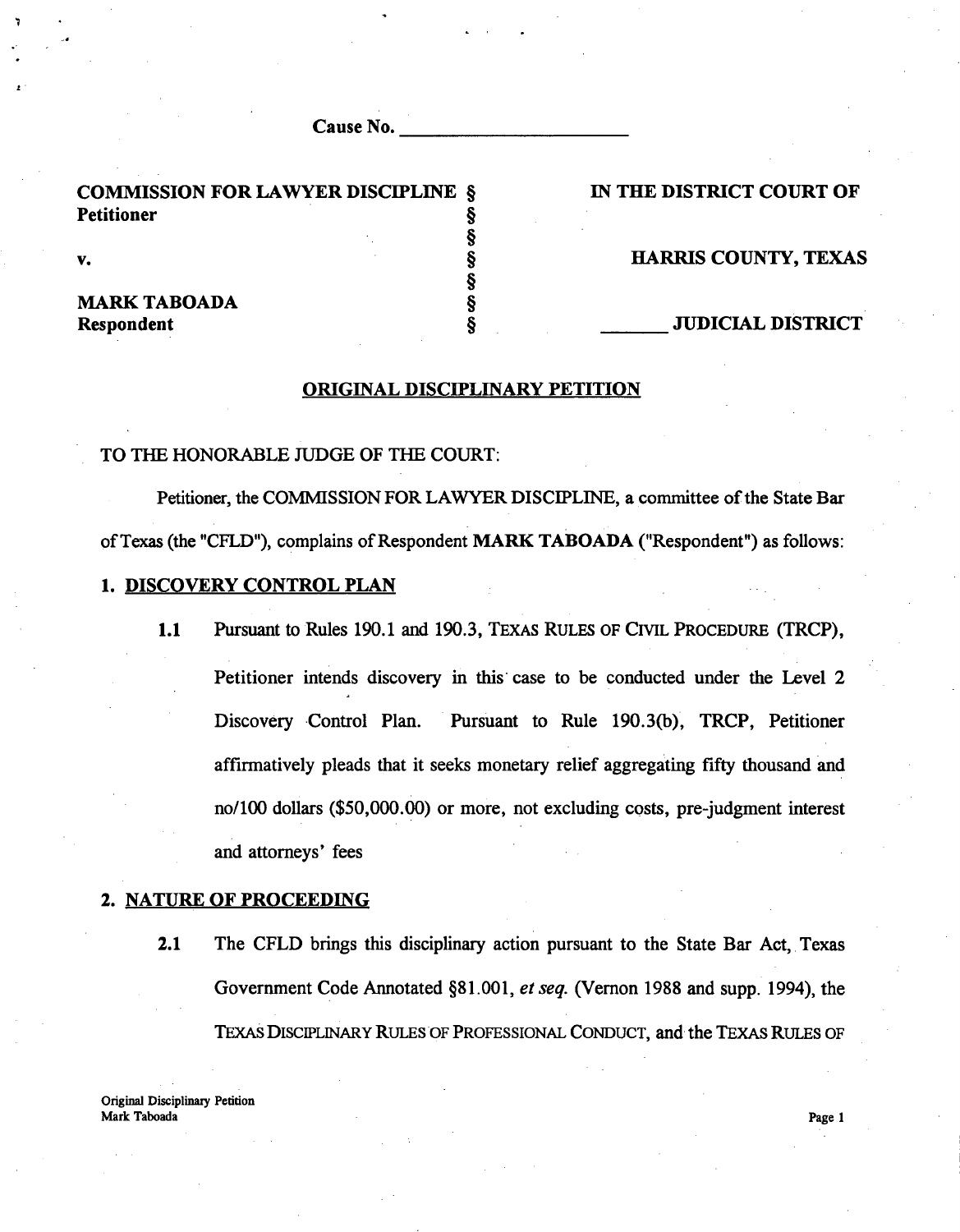DISCIPLINARY PROCEDURE. The complaint that forms the basis of this Disciplinary Petition was filed on or after May 1, 1992.

#### 3. VENUE

3.1 Respondent is an attorney licensed to practice law in Texas and is a member of the State Bar of Texas. Respondent's address and principal place of practice is Harris County, Texas; therefore, venue is appropriate in Harris County, Texas, pursuant to

Rule 3.03 of the TEXAS RULES OF DISCIPLINARY PROCEDURE, (TRDP). Respondent,

MARK TABOADA may be personally served with citation at River Oaks Tower,

3730 Kirby, Suite 1200, Houston, Texas, 77098.

#### 4. ALLISON COMPLAINT

#### PURSUANT TO PART III OF THE TEXAS RULES OF DISCIPLINARY PROCEDURE, PETITIONER REQUESTS THIS COURT DISCIPLINE TABOADA FOR HIS ACTS OF PROFESSIONAL MISCONDUCT.

#### 4.1 A. TABOADA ENGAGED IN CONDUCT VIOLATING TEXAS DISCIPLINARY RULES OF PROFESSIONAL CONDUCT:

1.01(a) for accepting or continuing employment in a legal matter which the lawyer knew or should have known was beyond lawyer's competence;

- 1. Respondent was retained for criminal representation by Jesus Huerta in or around May 1997.
- 2. As guarantee for payment of services, Respondent had his client to sign over his house for amount of services with no consideration of his client's equity.
- 3. Respondent drew up a warranty deed for the property being transferred and had his office staff, Maria L. Taboada to notarize the documents.
- 4. Mr. Huerta's property had an outstanding balance with Amarillo National Bank when transfer to Respondent was executed with a general warranty deed.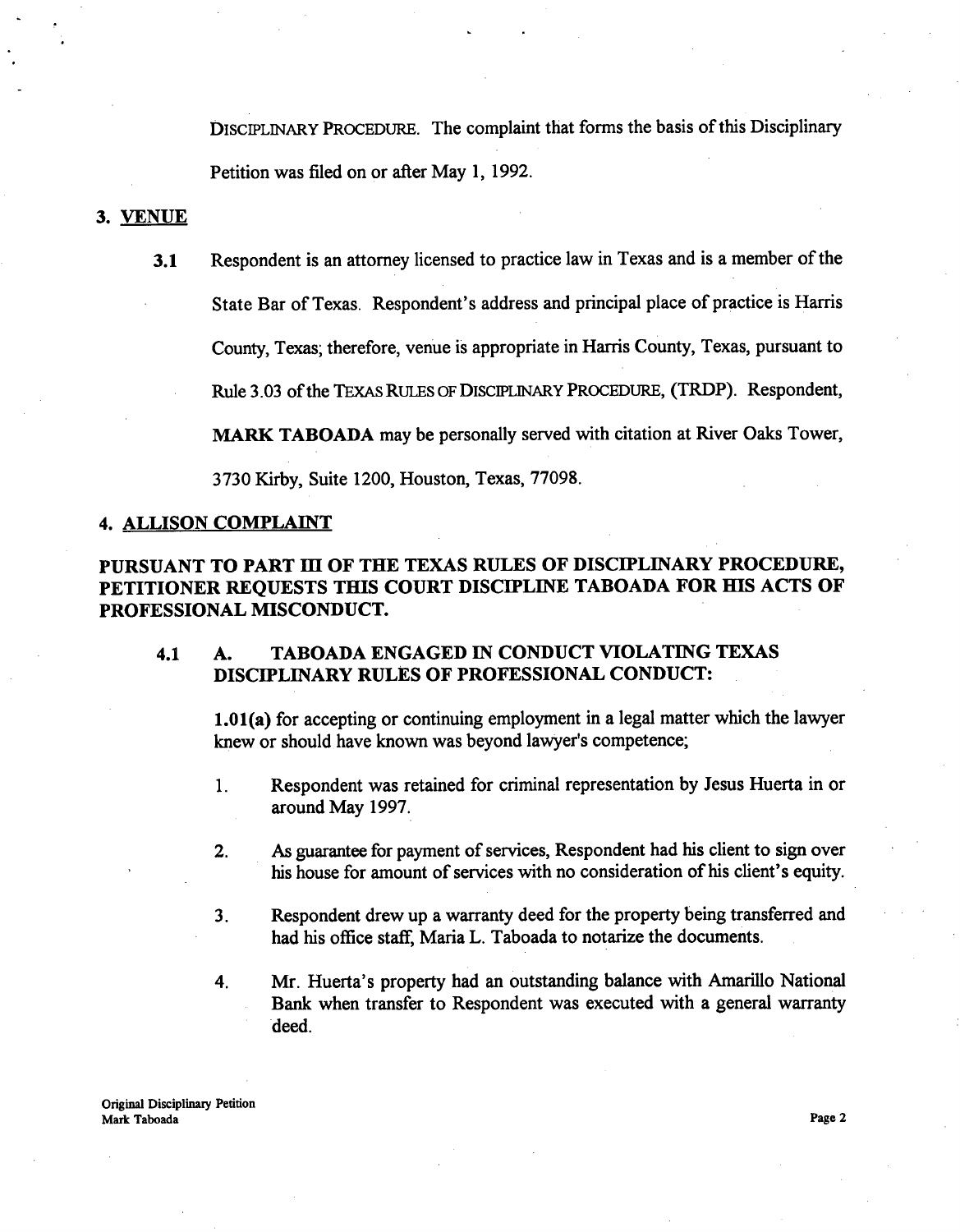#### B. TABOADA ENGAGED IN CONDUCT VIOLATING TEXAS DISCIPLINARY RULES OF PROFESSIONAL CONDUCT:

1.01 (b)(1) for neglecting a legal matter entrusted to the lawyer;

- 1. Mr. Huerta, as many lay people, is not sophisticated in real estate transactions combined with the language barrier, left him at a legal disadvantage.
- 2. Mr. Huerta relied on Respondent for competent representation in the real estate transaction, required by Respondent for criminal representation, to be fair and equitable
- 3. Respondent failed to keep Mr. Huerta's best interest in mind in conducting the real estate transaction between him and his client.

#### C. TABOADA ENGAGED IN CONDUCT VIOLATING TEXAS DISCIPLINARY RULES OF PROFESSIONAL CONDUCT:

1.01(b)(2) for failing to carry out completely the obligations owed to a client;

- 1. Respondent failed in his obligation to his client by taking unfair advantage of his client in acquiring his client's real estate.
- $2.$ **Respondent failed to safeguard his client's** property transfer **so that an** equitable **sale of the** property was **maintained.**
- 3. Respondent failed to advise his client to seek independent counsel regarding the transfer of the real estate to Respondent.

#### D. TABOADA ENGAGED IN CONDUCT VIOLATING TEXAS DISCIPLINARY RULES OF PROFESSIONAL CONDUCT:

1.01(c) as used in this Rule "neglect" signifies inattentiveness involving a conscious disregard for the responsibilities owed to a client or clients;

- 1. Respondent neglected his client in preparing real estate documents when Respondent did not have expertise to do so.
- 2. Respondent failed to advise his client to seek independent counsel concerning real estate transaction.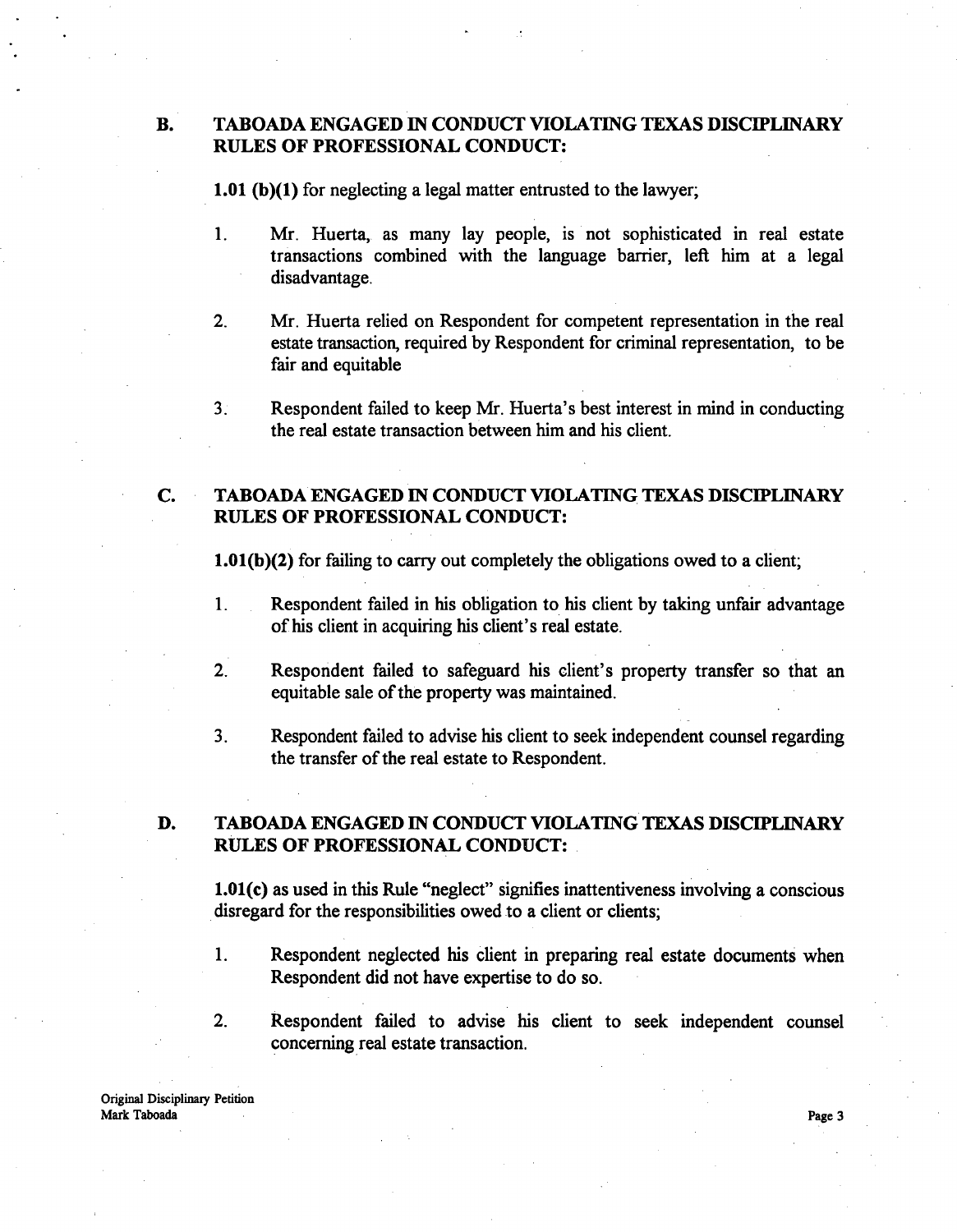$\overline{3}$ . Respondent failed to keep his client informed of status of his criminal matter during Mr. Huerta's absence from the city

#### E. TABOADA ENGAGED IN CONDUCT VIOLATING TEXAS DISCIPLINARY RULES OF PROFESSIONAL CONDUCT:

1.02(c) for assisting or counseling a client to engage in conduct that the lawyer knows is criminal or fraudulent;

- 1. Respondent assisted his client in executing fraudulent documents in the form of a general warranty deed when there was an outstanding mortgage with Amarillo National Bank.
- 2. Respondent was fully aware of his client's whereabouts when court appearance was required and did not advise his client of the need to be present at the hearing.

#### F. TABOADA ENGAGED IN CONDUCT VIOLATING TEXAS DISCIPLINARY RULES OF PROFESSIONAL CONDUCT:

1.02(f) when a lawyer knows that a client expects representation not permitted by the rules of professional conduct or other law, the lawyer shall consult with the client regarding the relevant limitations on the lawyer's conduct.

1. Respondent failed to advise his client of the conflict of interest in executing the real estate transaction.

#### G. TABOADA ENGAGED IN CONDUCT VIOLATING TEXAS DISCIPLINARY RULES OF PROFESSIONAL CONDUCT:

1.02(g) for failing to take reasonable action to secure the appointment of a guardian or other legal representative for, or seek other protective orders with respect to, a client whenever the lawyer reasonable believes that the client lacks legal competence and that such action should be taken to protect the client;

- 1: Respondent failed to seek competent representation for Mr. Huerta, knowing his client did not possess the education or exposure to real estate transactions.
- 2. Respondent failed to provide verbatim documents in Spanish to his client knowing his client could not read or understand English.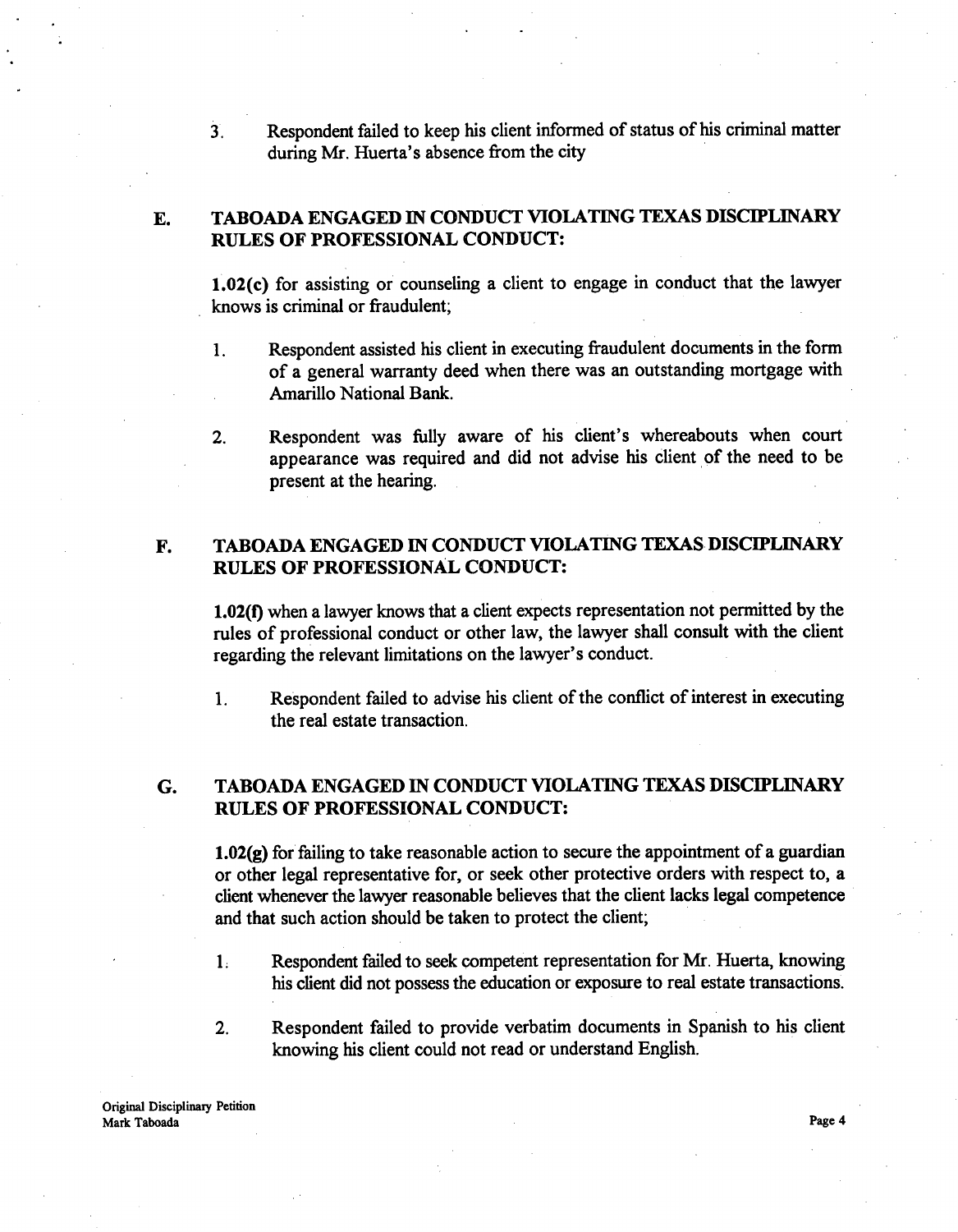#### H. TABOADA ENGAGED IN CONDUCT VIOLATING TEXAS DISCIPLINARY RULES OF PROFESSIONAL CONDUCT:

**1.03(a)** for failing to keep a client reasonably informed about the status of a matter

- 1. Respondent failed to stay in contact with Mr. Huerta concerning his criminal matter while his client was in another county.
- 2. Respondent continued to send letters to his client at the property address Respondent acquired from Mr. Huerta.

#### 1. TABOADA ENGAGED IN CONDUCT VIOLATING TEXAS DISCIPLINARY RULES OF PROFESSIONAL CONDUCT:

**1.04(a),** (b), and (c) for entering into an arrangement for, charging or collecting an illegal fee or unconscionable fee; several factors may be considered in determining .the reasonableness of a fee; and for failing to communicate to the client the basis or rate of the fee before or within a reasonable time after commencing the representation.

- 1. Respondent executed a real estate transaction in where the value of the property far exceeded the amount of attorney's fees due Respondent.
- $2.$ Respondent failed to assign equity or make provisions to assign equity in real estate to his client.
- 3. Respondent continued to fail in compensating Mr. Huerta for his equity in the property after Respondent sold the house to other individuals.
- 4. Respondent failed to obtain a written fee agreement with his client Mr. Huerta.

#### J. TABOADA ENGAGED IN CONDUCT VIOLATING TEXAS DISCIPLINARY RULES OF PROFESSIONAL CONDUCT:

1.06(b)(2) for representing a person where the representation of that person reasonably appears to be or become adversely limited by the lawyer's or law firm's responsibilities to the law firm's own interests;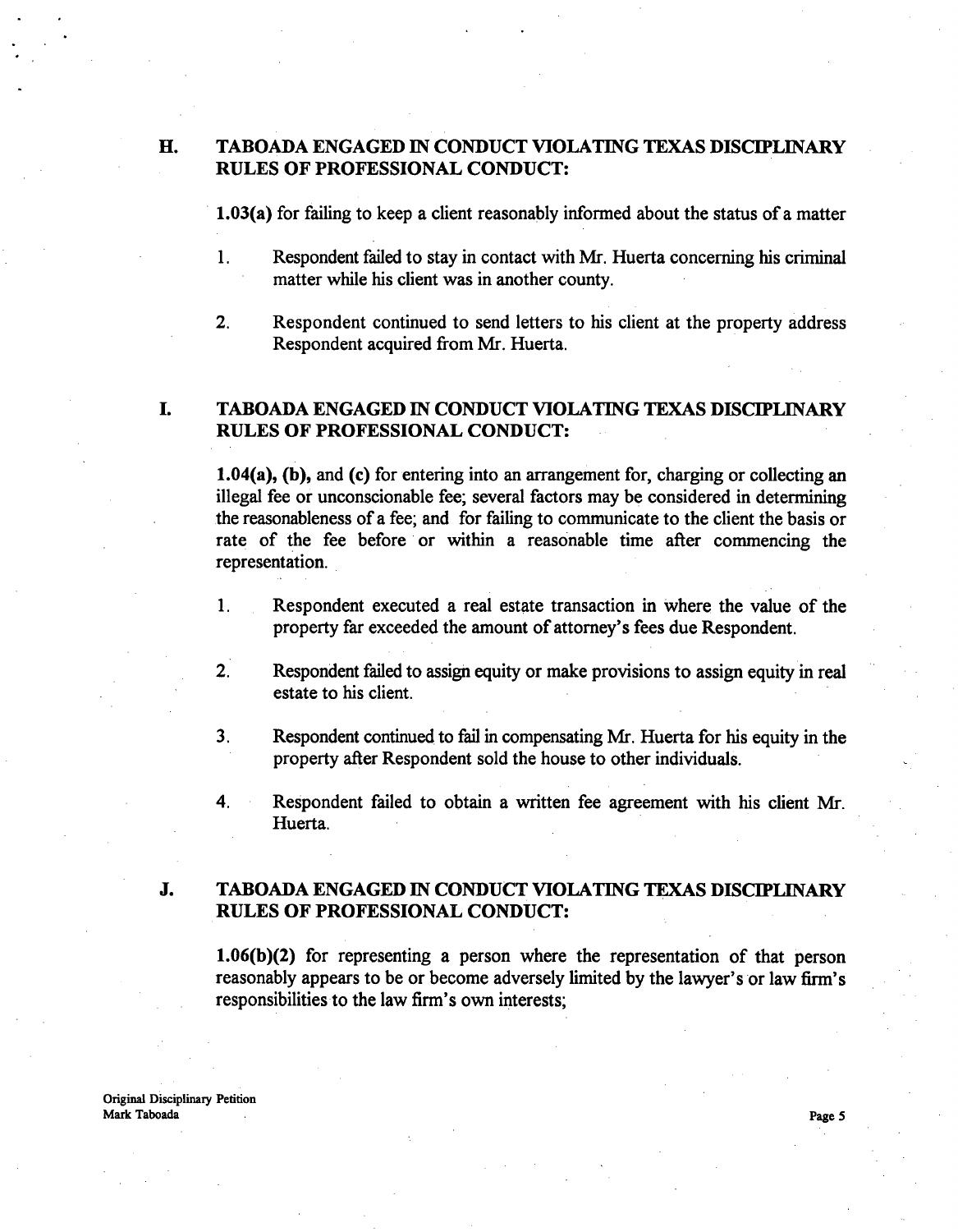- 1. Respondent executed a real estate transaction in where the value of the property far exceeded the amount of attorney's fees due Respondent.
- 2. Respondent failed to assign equity or make provisions to assign equity in real estate to his client.

#### K. TABOADA ENGAGED IN CONDUCT VIOLATING TEXAS DISCIPLINARY RULES OF PROFESSIONAL CONDUCT:

**1.08(a)** for entering into a business transaction with a client unless: 1) the transaction and terms on which the lawyer acquires the interest are fair and reasonable to the client and are fully disclosed in a manner which can be reasonable understood by the client; 2) the client is given a reasonable opportunity to seek the advice of independent counsel in the transaction; and 3) the client consents in writing thereto.

- 1. Respondent executed a real estate transaction in where the value of the property far exceeded the amount of attorney's fees due Respondent.
- 2. Respondent failed to assign equity or make provisions to assign equity in real estate to his client.
- 3. Respondent continued to fail in compensating Mr. Huerta for his equity in the property after Respondent sold the house to other individuals.
- 4. Respondent failed to obtain a written fee agreement with his client Mr. Huerta.

#### L. TABOADA ENGAGED IN CONDUCT VIOLATING TEXAS DISCIPLINARY RULES OF PROFESSIONAL CONDUCT:

1.14(a) for failing to hold funds and other property belonging in whole or part to clients or third persons in a lawyer's possession separate from the lawyer's own property and 1.14(c) for failing to keep funds or other property in which both the lawyer and another person claim interests separate until there is an accounting and severance of their interests.

- 1. Respondent executed a real estate transaction in where the value of the property far exceeded the amount of attorney's fees due Respondent.
- 2. Respondent failed to assign equity or make provisions to assign equity in real estate to his client.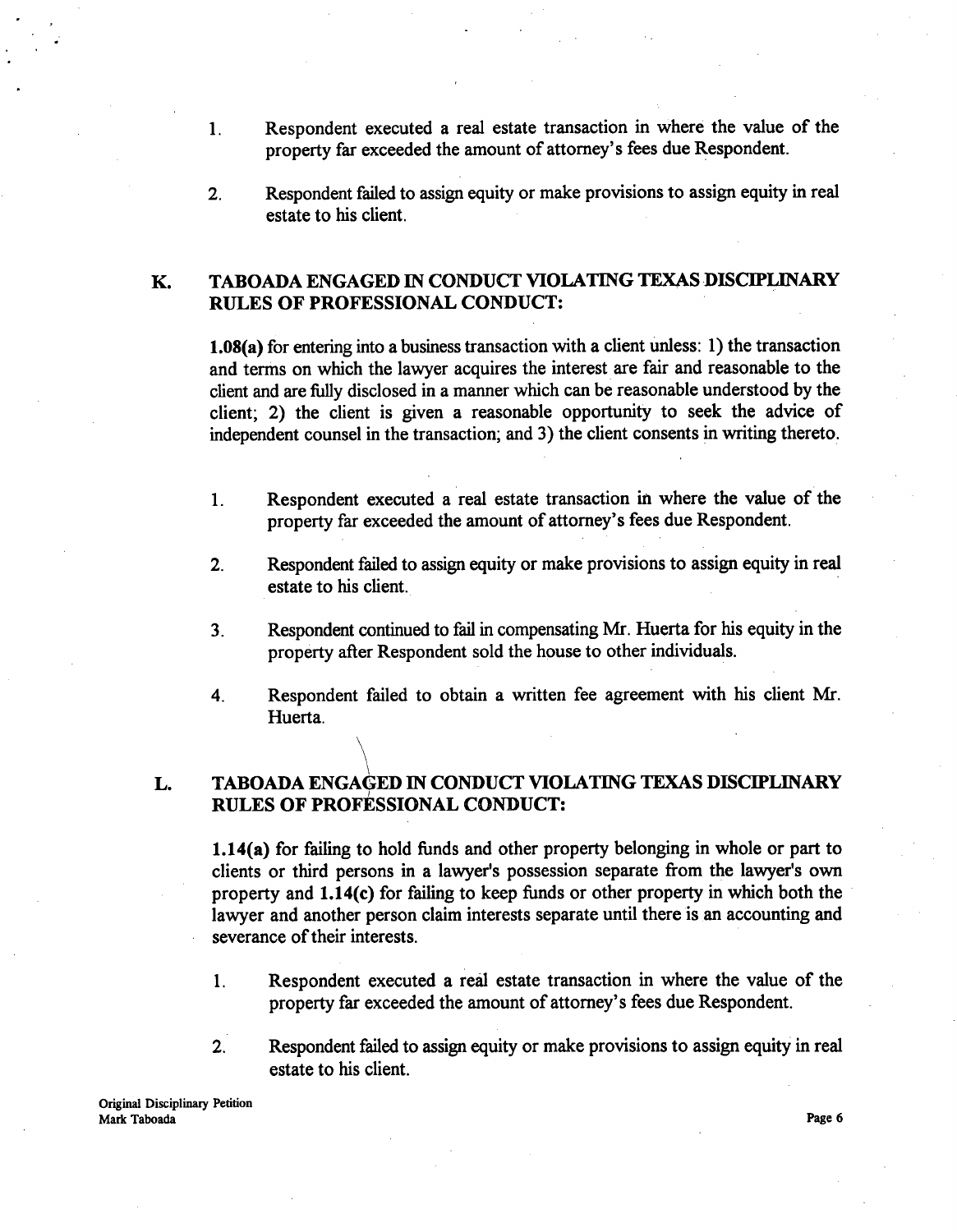3. Respondent continued to fail in compensating Mr. Huerta for his equity in the property after Respondent sold the house to other individuals.

#### M. TABOADA ENGAGED IN CONDUCT VIOLATING TEXAS DISCIPLINARY RULES OF PROFESSIONAL CONDUCT:

2.01 for failing to give a client straightforward advice, expressing the lawyer's honest assessment of the case;

1. Respondent executed a real estate transaction in where the value of the property far exceeded the amount of attorney's fees due Respondent.

#### N. TABOADA ENGAGED IN CONDUCT VIOLATING TEXAS DISCIPLINARY RULES OF PROFESSIONAL CONDUCT:

**8.01(a)** for knowingly making a false statement of material fact;

- 1. Respondent made contradicting statements in his response to the Grievance Committee by saying the original Contract For Deed and a copy was in his files; then stating Mr. Huerta took the original copy of the Contract for Deed.
- 2. Respondent states Mr. Huerta corrected the amount in the Contract For Deed and initializing those corrections when Respondent's office staff, Maria Liliana Taboada, initialized those corrections.

#### 0. TABOADA ENGAGED IN CONDUCT VIOLATING TEXAS DISCIPLINARY RULES OF PROFESSIONAL CONDUCT:

**8.04(a)(3)** for engaging in conduct involving dishonesty, fraud, deceit or misrepresentation;

- 1. Respondent acknowledged facts of his actions concerning Mr. Huerta's property to Complainant and second criminal defense attorney in meeting on or about March 29, 1999.
- 2. Respondent acknowledges facts of his **actions concerning** Mr. Huerta's property in **his response** to the grievance **committee.**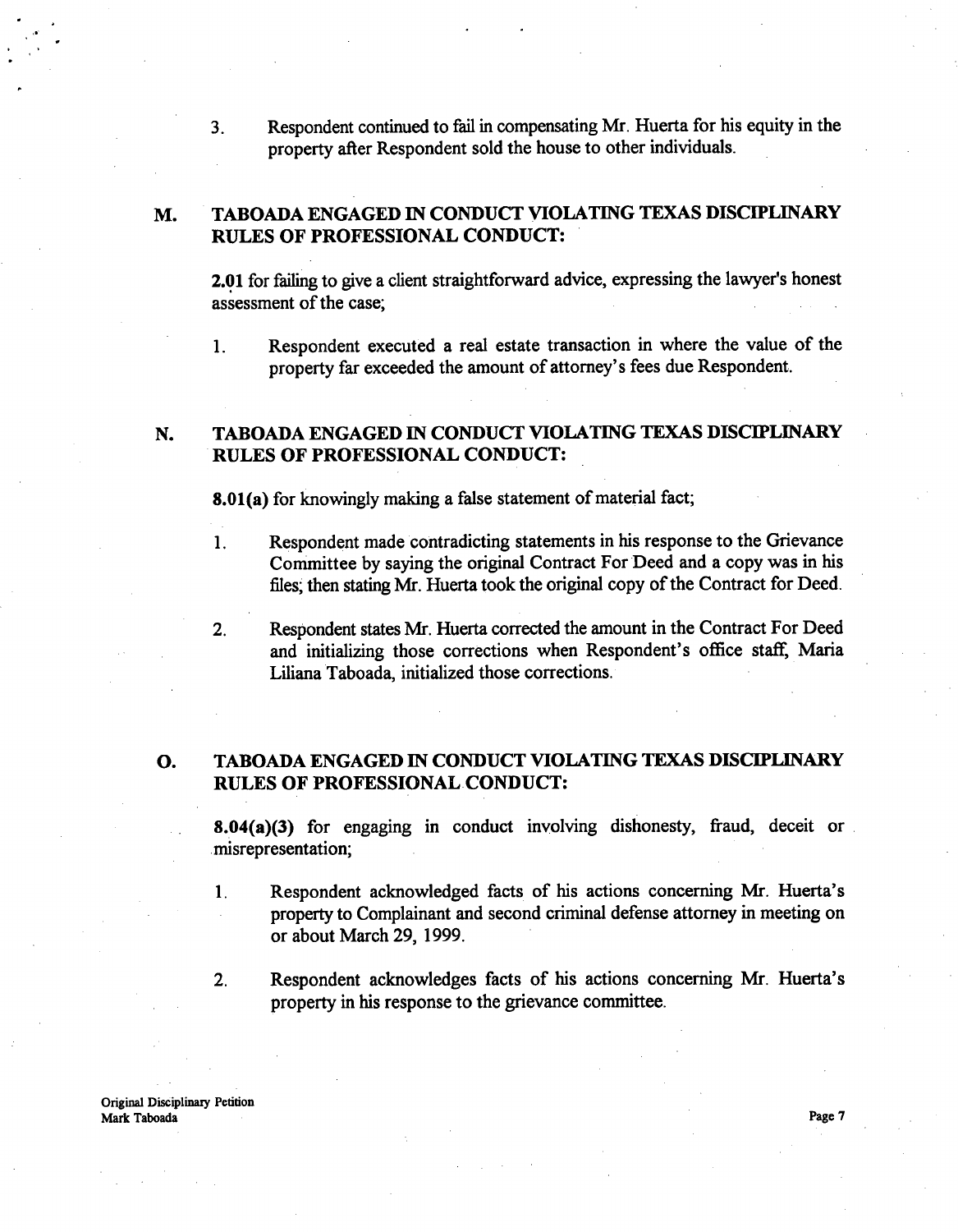The complaint that forms the basis of this cause of action was brought to the attention 5. of the office of the General Counsel of the State Bar of Texas by David Allison filing a complaint on or about Apri129, 1999.

#### **PRAYER**

WHEREFORE, PREMISES CONSIDERED, **Petitioner** the COMMISSION FOR LAWYER DISCIPLINE **respectfully** prays that this Court **discipline Respondent as the facts shall warrant by finding professional misconduct with regard to the above-stated rule violations and imposing a sanction of reprimand, suspension and/or disbarment; and that the** CFLD **have all other relief to** which it may **show itself to be justly entitled, including costs of court, restitution to Jesus Huerta, and attorneys' fees.**

Respectfully **submitted,**

Dawn M. Miller Acting General Counsel

Jeannette M. Duer Assistant General Counsel

Office of the General Counsel State Bar of Texas 1111 Fannin, Suite 1370 Houston, Texas 77002 Phone: (713) 759-6931 Fax: (713) 752-2158

**JEANNETTE M. DUER** State Bar No. 00793645

ATTORNEYS FOR PETITIONER THE COMMISSION FOR LAWYER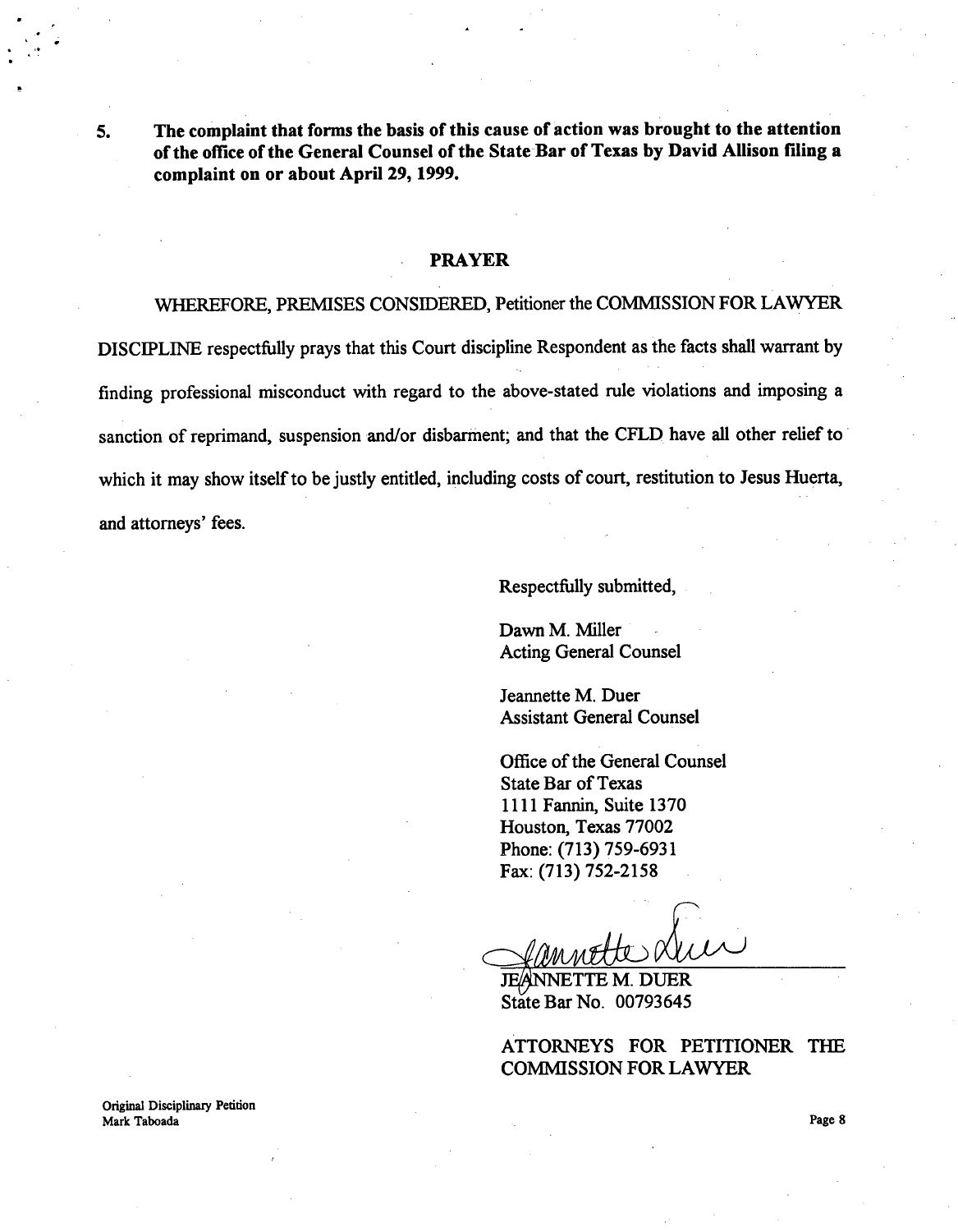# STATE BAR OF TEXAS



#### Office of the Chief **Disciplinary Counsel**

January 5, 2000

John T. Adams, Clerk Supreme Court of Texas P.O. Box 12248 Austin, Texas 78711

**Re: Commission** for Lawyer Discipline v. Mark Taboada

Dear Mr. Adams:

Enclosed please fmd an original and two (2) copies of a Disciplinary Petition being filed by the Commission for Lawyer Discipline against Mark Taboada. Mark Taboada has designated Harris County, Texas, as his principal place of practice. Request is hereby made that the Court appoint an active District Judge who does not reside in the Administrative Judicial Region in which Respondent resides to preside in this case. Upon appointment, request is made that you notify the Respondent at the address shown below and the undersigned of the identity and address of the judge assigned:

> Mark Taboada River Oak Tower 3730 Kirby, Suite 1200 Houston, Texas 77098

As a practical matter, I would respectfully suggest that you inquire with the judge to be appointed as to: (1) whether he or she will be able to comply with the 180 day deadline by which the case must be set for trial set forth in Section 3.07 of the Texas Rules of Disciplinary Procedure. If not, I would respectfully request that an alternate appointment be made.

Once a trial judge has been appointed, please forward the original and two (2) copies of the Disciplinary Petition, the filing fee check, also enclosed herewith, and the Court's appointing order to the District Clerk of Harris County, Texas, with the request that the suit be filed, service be obtained, and a file-marked copy of the petition be returned to the undersigned.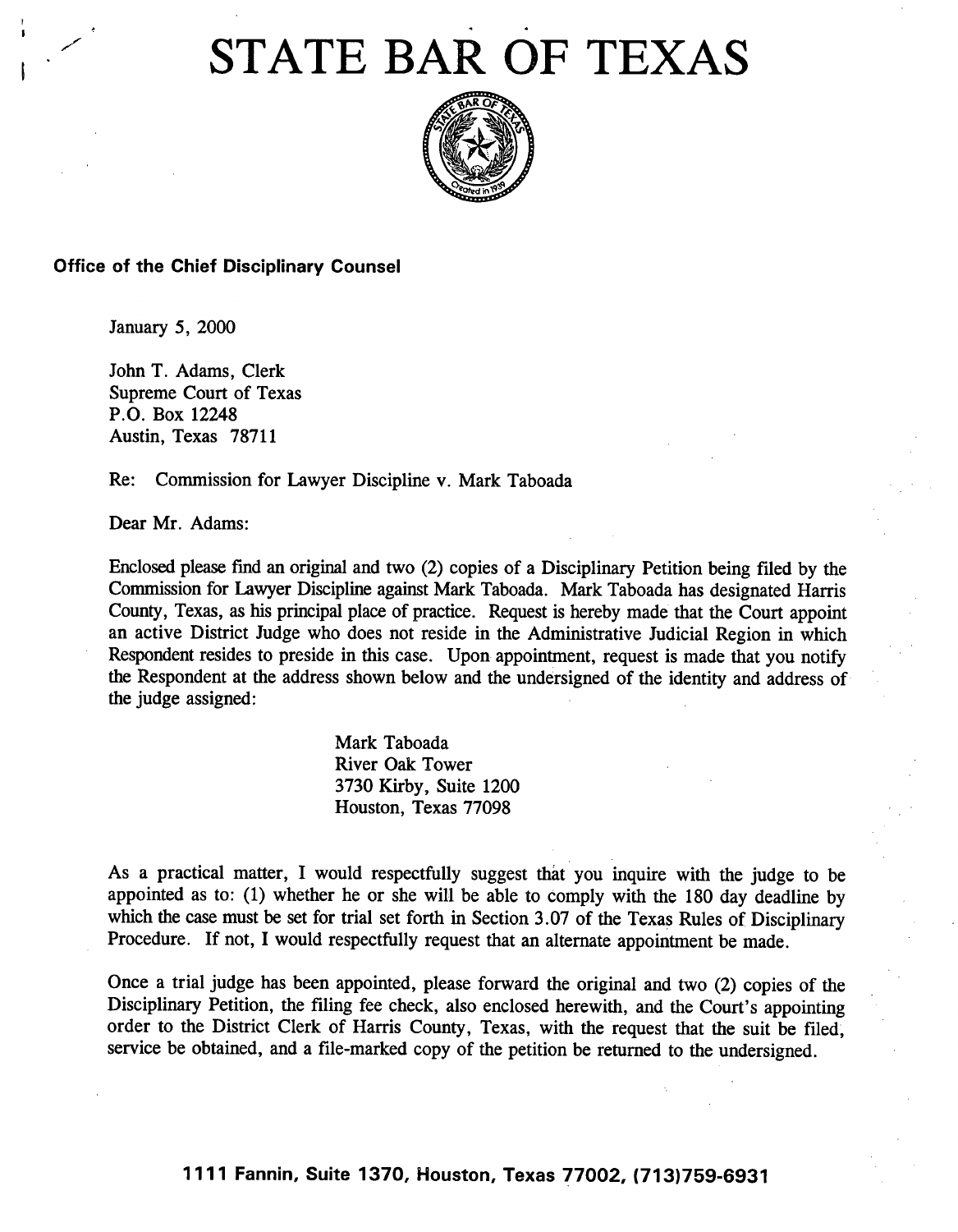Mr. John Adams January 5, 2000 Page Two

 $\frac{1}{2} \frac{d}{dt}$ 

Also enclosed are a pre-addressed envelope for your use in transmitting the petition, etc., to the District Clerk of Harris County, Texas, and a return envelope to be sent to the District Clerk of Harris County, Texas, for the Clerk's use in returning a file-marked copy of the Petition to the undersigned.

 $\Delta$ 

 $\bullet$ 

Thank you for your courtesies in this matter.

Sincerely,

AMSun

Jeannette M. Duer Assistant Disciplinary Counsel

Enclosures

J:\TABOADA\CLERKI.SCT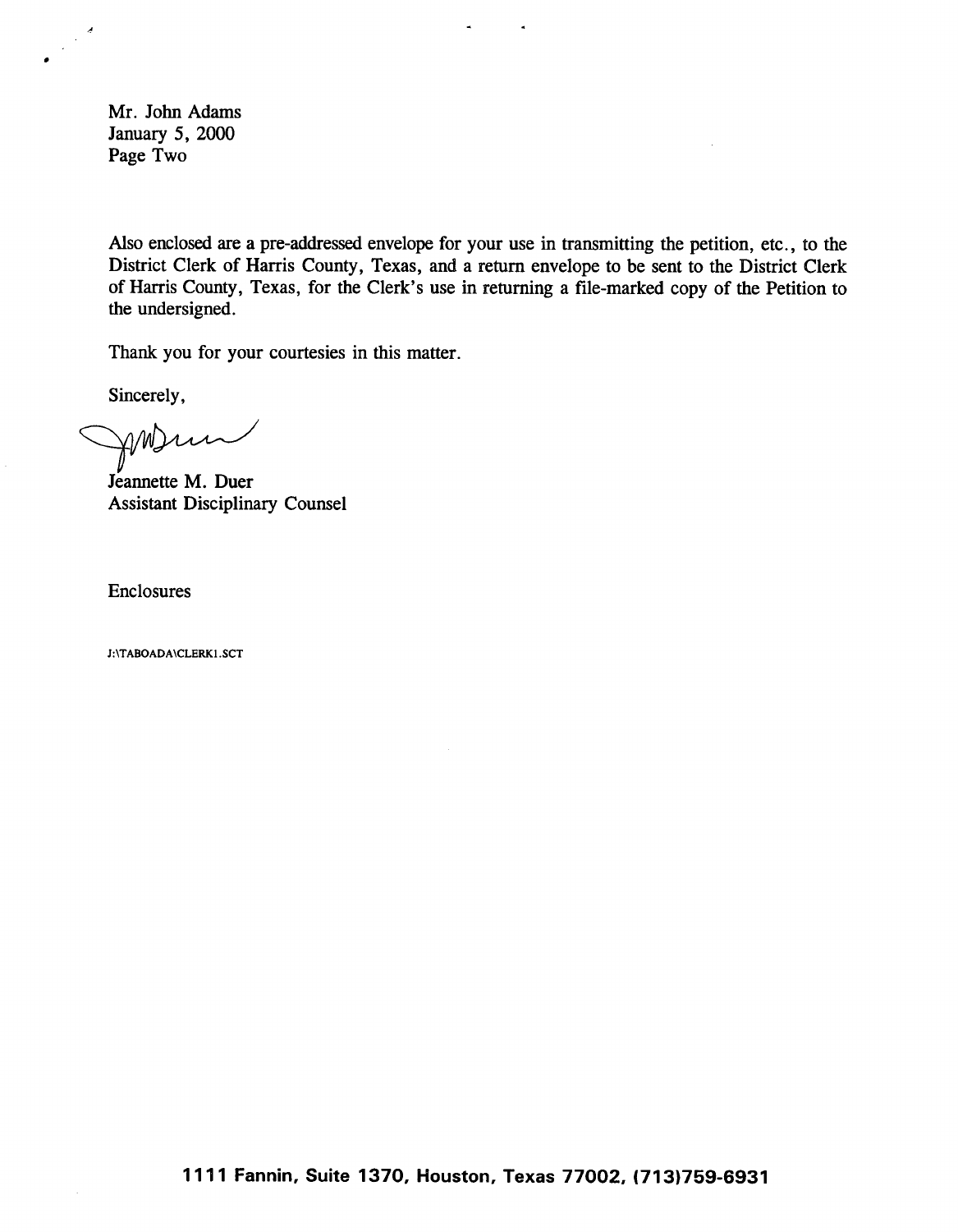

# The Supreme Court of Texas

**201 West 14th Street Post Office Box 12248 Austin** TX 78711 **Telephone: 512/463-1312 Facsimile: 512/463-1365**

FEB 23 2000

**CLERK** JOHN T. ADAMS

EXECUTIVE ASSISTANT WILLIAM L. WILLIS

DEPUTY EXECUTIVE ASST JIM HUTCHESON

ADMINISTRATIVE ASSISTANT NADINE SCHNEIDER

CHIEF JUSTICE THOMAS R. PHILLIPS

JUSTICES NATHAN L. HECHT CRAIG T. ENOCH PRISCILLA R. OWEN JAMES A. BAKER GREG ABBOTT DEBORAH G. HANKINSON HARRIET O'NEILL ALBERTO R. GONZALES

> The Honorable Charles Bacarisse District Clerk of Harris County P.O. Box 4651 Houston, Texas 77002

Dear Mr. Bacarisse:

Pursuant to Rule 3.03 of the Texas Rules of Disciplinary Procedure, I am sending for filing State Bar of Texas Disciplinary Action styled: *The Commission for Lawyer Discipline v. Mark Taboada.* and a copy of the Supreme Court's order appointing the Honorable Rick Morris, Judge of the 146<sup>th</sup> District Court, Belton, Texas, to preside in this Disciplinary Action.

**Sincerely,**

**slatlep**

John T. Adams Clerk

cc: Honorable Rick Morris Ms. Jeannette M. Duer Mr. Mark Taboada Ms. Melissa Dartez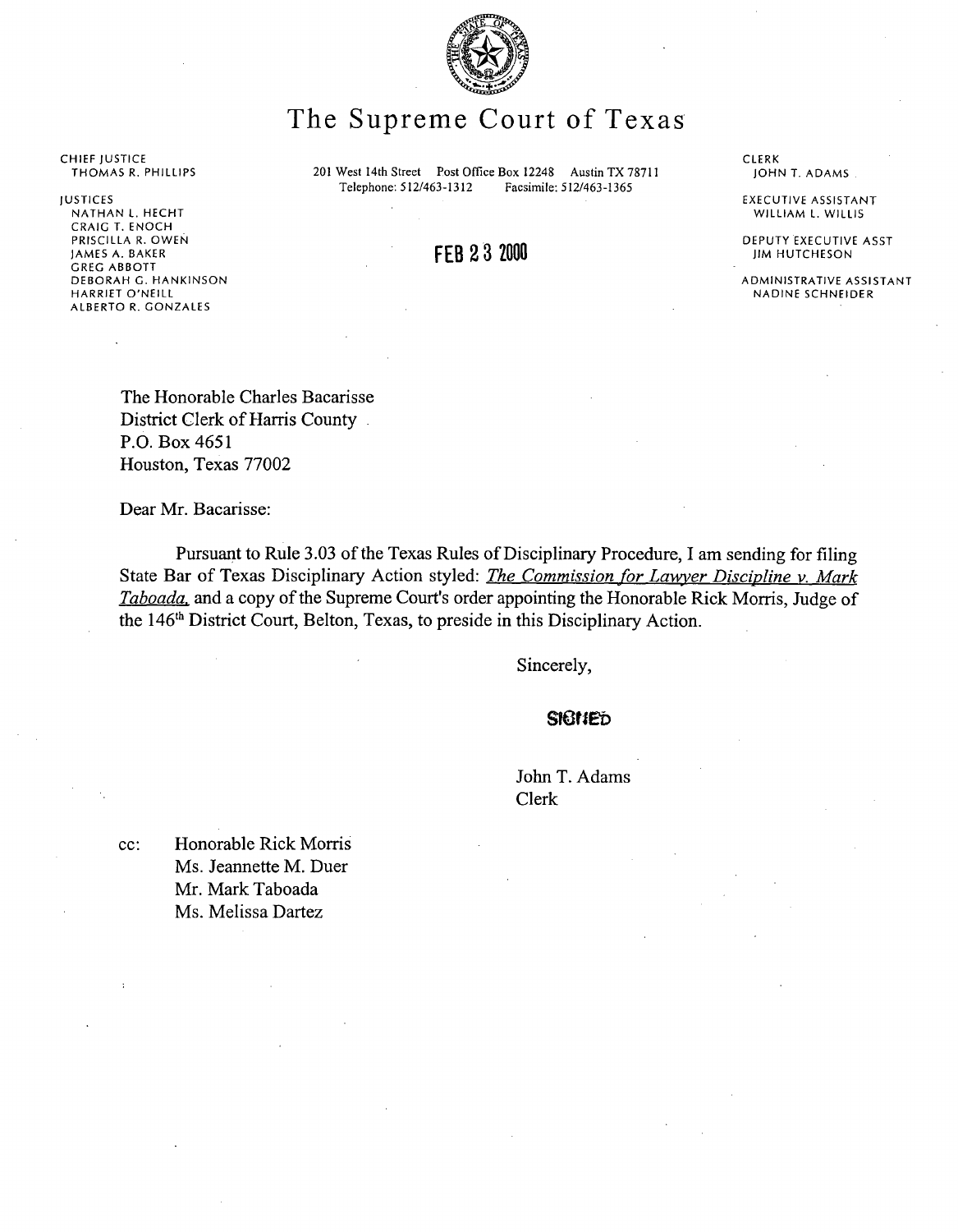

## The Supreme Court of Texas

CHIEF JUSTICE THOMAS R. PHILLIPS

JUSTICES

NATHAN L. HECHT CRAIG T. ENOCH PRISCILLA R. OWEN JAMES A. BAKER GREG ABBOTT DEBORAH G. HANKINSON HARRIET O'NEILL ALBERTO R. GONZALES

201 West 14th Street Post Office Box 12248 Austin TX 78711<br>Telephone: 512/463-1312 Facsimile: 512/463-1365 Telephone: 512/463-1312

#### FEB 2 3 2000

CLERK<br>JOHN T. ADAMS

EXECUTIVE ASSISTANT WILLIAM L. WILLIS

DEPUTY EXECUTIVE ASST JIM HUTCHESON

ADMINISTRATIVE ASSISTANT NADINE SCHNEIDER

Honorable Rick Morris Judge, 146th District Court P.O. Box 747 Belton, Texas 76513-0747

Dear Judge Morris:

We enclose for your information a copy of the order of assignment, a copy of the Disciplinary Action, a copy of the notification letter to Mr. Taboada and Ms. Duer, and a copy of the letter to the District Clerk of Harris County.

**It is recommended that, six to eight weeks after receipt of this letter, you contact the Harris** County **District Court Administrative** Office (713-755-7593) **to find out the district court to which this disciplinary case has been assigned. We then recommend that, either before or immediately** after you **set the case for trial, you again contact the Harris County District Court Administrative** Office (713-755-6593) **to reserve a courtroom, provide for a court reporter, etc. Finally, you should contact the Presiding Judge of the Administrative Judicial Region into which you have been assigned** (713-471-3911) **to obtain information on lodging, allowable expenses, and claims forms** for your **expenses incident to presiding over this disciplinary case.**

Sincerely,

#### **^lEit^t;D**

John T. Adams Clerk